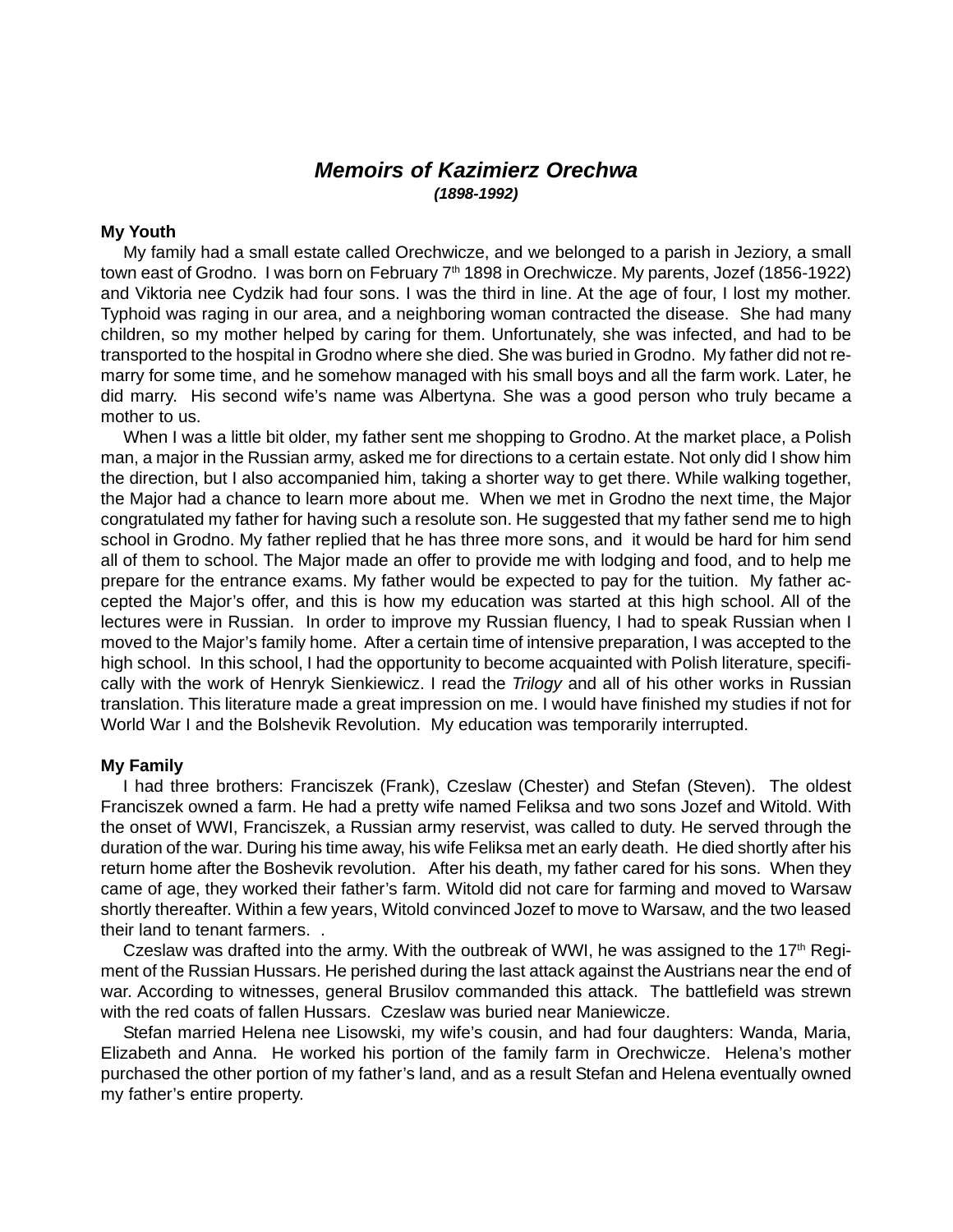# **1918**

When the Red Army approached and was within 80 kilometers of our home, I decided to enlist in the Polish Army. I did not say anything to my father about this (I was 20), and just disappeared from home. In Indura, I enlisted as a volunteer. We received our rifles by disarming certain German units. I learned that the commander of this army post was my high school friend, lieutenant Iwanowski. This is the manner in which I began my military career on November 27, 1918.

It was the winter of 1918-1919. We were stationed near the estate of count Krasinski. Bandits from local villages supportive of the Bolshevik cause constantly raided his properties. The count requested that our commander designate two soldiers to provide protection to his property. On many occasions, I was assigned to this duty, which I fulfilled gladly. I was provided lodging, good food, and access to a library. The count was a friendly gentleman and treated us as if were genuine soldiers. When he discovered that I had completed 5 of the 6 grades of high school, he was so impressed that he gave me a horse to own, so that I wouldn't have to walk the long distance to his estate.

# **1919**

On my namesday, March  $4<sup>th</sup>$ , we were sent to the front. When we got to Brzostowicze, I noticed a cavalry unit, in charge of which was my future platoon leader, lieutenant Czuczelowicz. I reported to him and stated that I would like to join his cavalry unit. While he agreed, he told me that he did not have a horse for me. When he found out that I had my own horse, he ordered me into his platoon, which consisted of some 50 men and their horses. I mounted the grey horse I received from count Krasicki and joined the platoon by reporting for duty. I joined the rank and this way I became a cavalryman.

Our platoon reached town Slonim that was occupied by Bolsheviks. It was dark when our commander got the order to look for the enemy. When we got to the wooded hill we got enemy rifle fire. We had to back off. I was selected to deliver the report on enemy location to our headquarters.

When our artillery opened fire on this area, the Bolsheviks retreated behind river Szczara. We took positions by the river and we started exchange of fire. Eventually we took town of Slonim and later infantry reinforcement arrived.

The next actions went well. When we occupied the railway station Lesnoje, located between Slonim and Baranowicze, we capture the Soviet arsenal. Russian arms replaced our German rifles because there was plenty of ammunition for them. The time was April 1919. We were well armed and our successes were following one after the other. We occupied the town Baranowicze and from then on our platoon got the name of Grodno Cavalry.

We got the task to occupy small town Stolowicze. We attacked and captured that town. When soon the night came we had to set up the watches. I was assigned for the watch. The Bolsheviks attacked early in the morning. My position in a shallow ditch was not covering me from bullets, so I had to retreat to a different position. Lying there I noticed a company of Soviet infantry was surrounding us. In this battle I was miraculously saved. I was cut off with my commander lieutenant Soltan and Bolsheviks soldiers chased us. I was running through fences, ditches full of water, fields covered with thawing snow and to the forest. Later I noticed our supply wagon at a distance I shouted with all my strength for them. I did not remember anything after that, I lost my consciousness and later I wake up in a room. I was told that lieutenant Soltan was unfortunately killed.

We occupied Bobrysk beyond river Berezyna. After first battle I was promoted private first class, after second I was corporal and after Baranowicce platoon leader. Later we were moved to the northern front near Lepel. From there we started our retreat. The Parliament refused to increase army draft. Russian offensive began by Tuchaczewski. Our platoon was situated outside town Lepel and there were two battalions of our infantry. Bolsheviks bypassed us and attacked the town where our infantry was holding overnight. They started retreat in the morning. Our cavalry unit easily found the way out of this situation.

The Soviets resumed their all out offensive at night on 14 May. We were forced to retreat behind Berezyna River. I was sent forward close to the river, to communicate with our artillery. I saw Soviets forcing their way across the river. Our artillery was bombarding over the waves of the attackers, but Russians kept going and finally crossed the Berezyna River. From that time we resumed a steady retreat, which harassed us for three Months. During that time I saw kitchen only twice.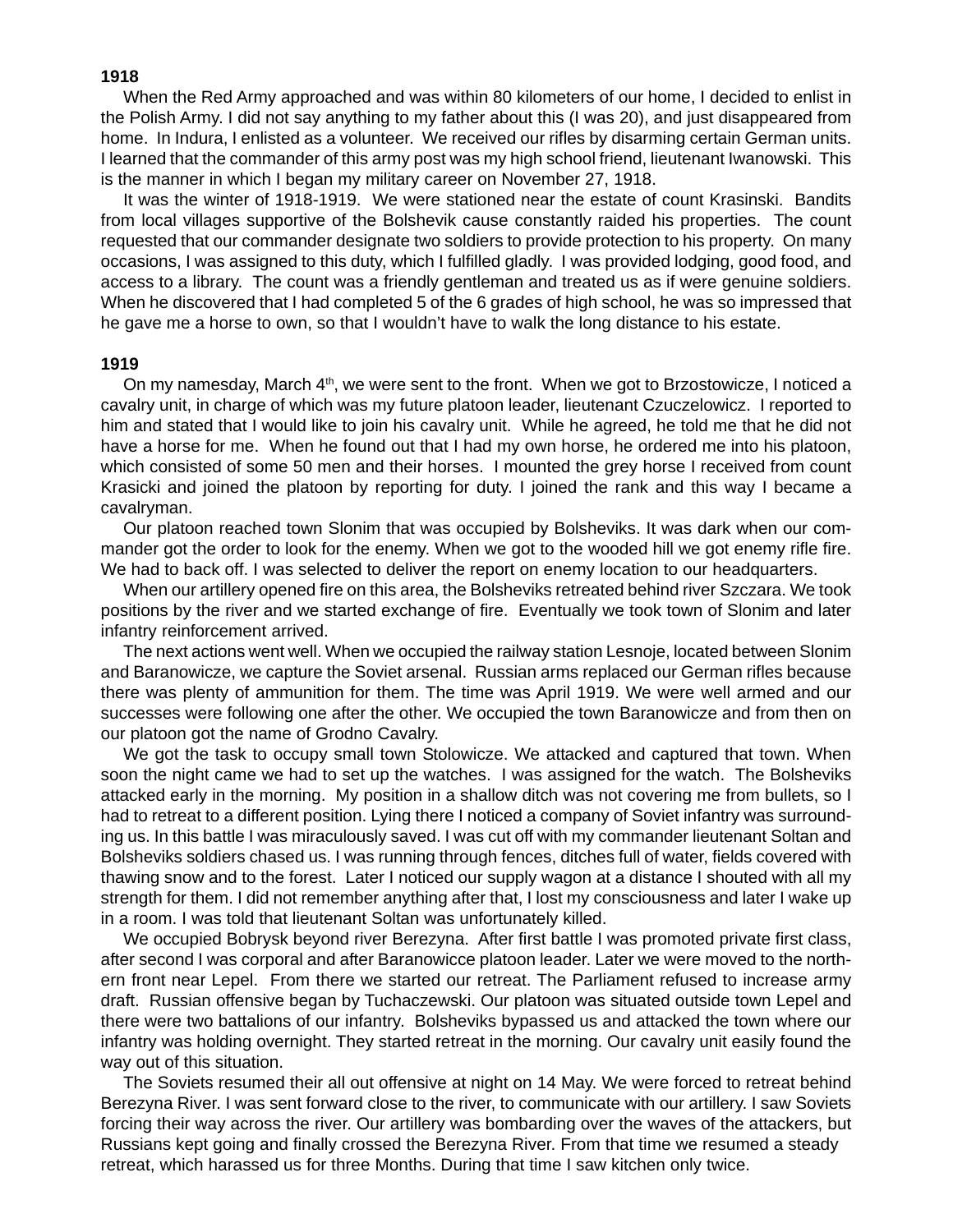# **1920 Battle for Warsaw**

One day I was ordered to deliver a report to general Letinik headquarters in Praga a suburb of Warsaw. This message was marked important so I had to move fast on my horse. When I passed a small town Marki I noticed on both sides of the road many tables with tea, sandwiches, cigarettes, clean underwear prepared by ladies for the front soldiers. Any body could notice us. We were dirty, not shaved and we did not look like soldiers, more like cavemen (three month on the horse). I delivered the report, returned to my unit at night. I checked to my platoon and went to sleep, which I badly needed. I slept in the saddle past three month.

The alarm woke me next morning and we all assembled in formations. There were four regiments from Grodno, Wilno, Kowno and Nowogrodek. They were resting after 3-month steady retreat. New soldiers inexperienced in warfare, who were now at the front line, gave up two lines of trenches. The results of which were the Soviets enter the town of Radzymin and were advancing toward us. Our four regiments got the order to attack. They went and pushed Bolsheviks back and occupied the trenches. Our cavalry platoon was placed in about 3-4 km space between our two divisions. The attack came toward our position. Our platoon of 120 men was no match for a battalion of Russian infantry and we had to retreat.

I received an order from my platoon commander to take four machine guns with men and quietly ride behind the Russian battalion lines. It was



dark when we took up our positions there and we opened fire towards Kazimierz in military college

the battalion immediately. We could not see anybody, but our purpose was to slow down their advance and to force them to entrench. Our platoon was gaining on time and we kept the Russians from advancing till dawn. Soon came our infantry, which we could assist with our fire forcing the battalion to retreat.

The war soon ended. Marshall Pilsudski decorated me with Virtuti Military Cross; I also received twice Cross for Valor. I was sent to Wilno to complete my high school and attended an accelerated course of military college. The military career was in my mind but it never materialized.

#### **Years between the Wars**

When I was student in Wilno I used to come home for the holidays and vacations. My father died in 1922. Often I visited Czerniewski family and there I met Rufina who appealed to me. The later

events followed my proposals, which were accepted. Our wedding took place on April 8, 1923 in our local church in Jeziory. After the wedding we moved to Wilno but the life in the city was depressing to Rufina. As soon as I finished my military college and I did not get my commission for an officer, we returned to my home in Orechwicze.

My father estate was divided between the brothers and I started to manage my part of the land. In Orechwicze my daughter Irena and Alice were born. At that time I received from government for my military service 17 ha (42 acres) farmland not far from Orechwicze. In connection with my part of the father estate this land was sufficient to support my family. We made great effort to manage our new land.

The beginning was difficult, but year after year our situation improved. We built our new house in Zydomla and our family moved there. Our two daughters Stenia and Krystyna were born there. Our farm was prospering well. We purchased a harvest machine, which



Wedding of Kazimierz and Rufina

was rare in those days. Peasants were glad to come to work for me, because we paid them on time. We planted a small orchard around our house and soon these trees began to bear fruits. Everything was going well for us, our mortgage on the house and loans for farm equipment were paid off. Unfortunately the World War II September 1939 was approaching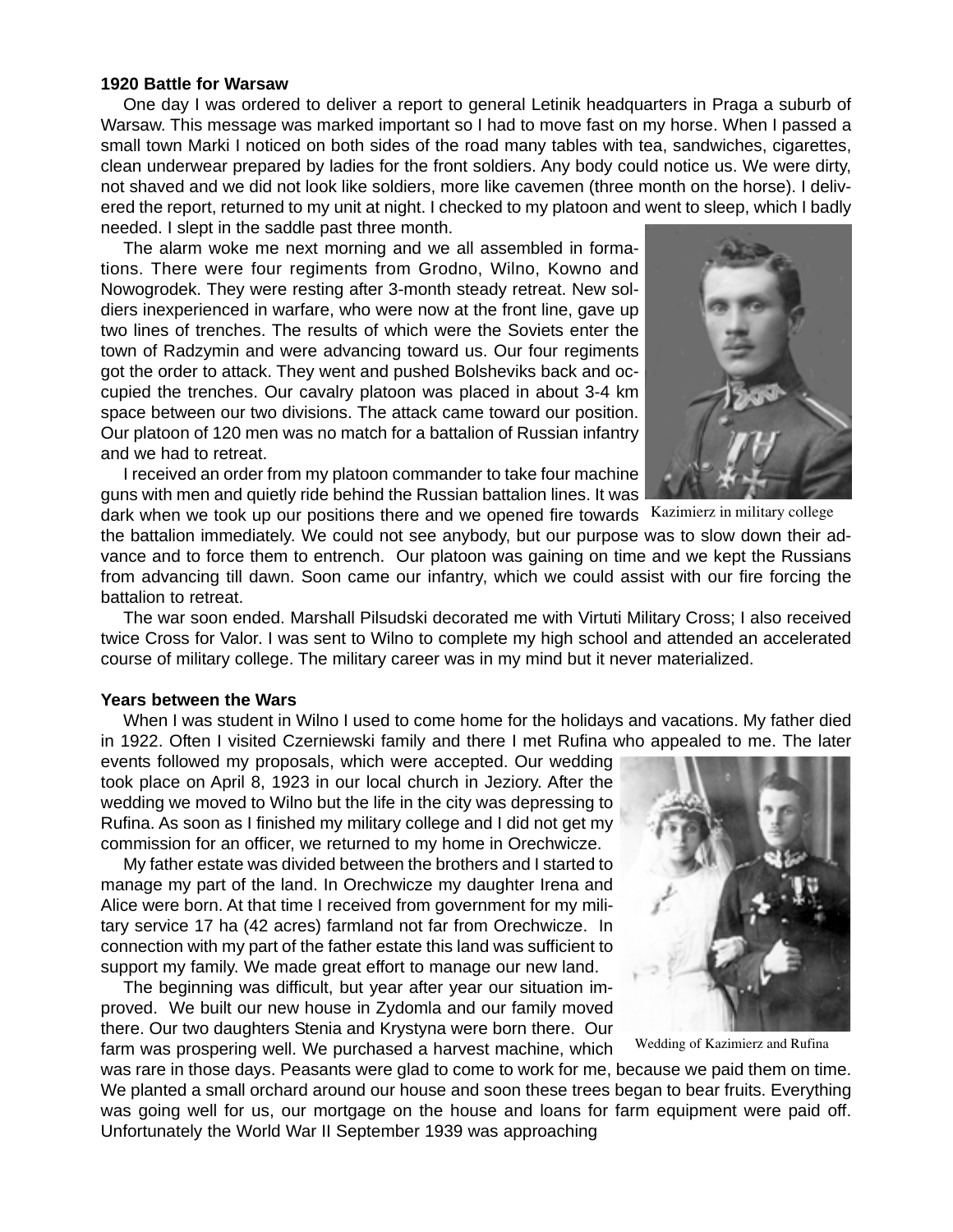#### **Beginning of war 1939.**

With the beginning of the war I was recalled to the army. My assignment was to procure horses, wagons and to deliver supplies to the soldiers going to the front. This was a lot of work. German invaders moved close to our town Grodno. We embarked a train going to Lida, which was bombarded, by planes near Baranowicze. Our train was not damaged, but we could not go forward. We had to go back to Lida from where we tried to go to Wilno. We found that no more trains were going there so we tried to go by foot. Some 15 kilometers before Wilno we met two policemen on bicycles, who warned us about approaching Bolsheviks tanks around the corner. We hid into the bushes near the road. When the tanks passed by I was left only with my neighbor Grobicki.

Parallel to this road Wilno-Grodno runs an old napoleonic track at a distant apart. Bolsheviks tanks went along the road and we went along that old track. They run at a distance apart. On the way we met some Byelorussia peasants, who wanted take our horses from us. I answered in their language so they let us go. We arrived at Jeziory and stopped there to let the horses to rest, before I visited my family on the way to Grodno.

# **My Farewell to the Family**

My parting with the family was very short lasting. My wife told me: "Go away from home, you cannot help me. Every night we are being searched. They will shoot you, like the did to 17 settlers." How I could go away to leave helpless family. In half an hour the Bolsheviks could enter our village. I said good-buy to my family and left home. When I was near Grodno, tanks were approaching from the West. I ran into the forest from where I noticed Russian search patrols. The day was breaking. I set on our supply wagon and entered Grodno. On the way I saw Russian burned tank. In Sopotkin was army headquarters where I went to report my presence. I met there major Czuczelowicz (my commander from 1920 war) who was organizing a platoon from cavalry remnants with intention to go to Lithuania.

#### **Interned in Lithuania**

Together with the major in a car we reached Lithuania border on 22 September. We arrived in Olityi where we found a very courteous reception by Lithuanians. We were transported to Biesztan on Niemen where we were located in the houses of this summer resort. The commander of our "camp" was Zdanawiczijus, a very polite and Polish speaking person. We had our food supplies we brought in our wagons.

This internee camp in Biesztan was interesting. By the entrance gate was a sentry but there was no fence around. One could not pass through the gate the sentry would not let go out. But we could leave the camp at any place away from the entrance gate.

#### **Russians enter Lithuania**.

On June 15 1940 Soviets invaded Lithuania and their garrison was located 1.5 km from our camp. We were then transferred to army barracks in Kalwaria. It was interesting to watch through our window, how Lithuania was joined into Soviet Union. There was a sports field to which they brought by buses several groups of communist supporters. Their noisy meeting accepted Lithuania to be part of Soviets. The president of Lithuania Switonos declared that we are free and he fled to Germany. Immediately after this new government was formed, our camp was isolated. A Soviet commission came to our camp and announced that anyone who wants can go back home.

One morning I noticed reinforced sentries behind barbed wires, one Lithuanian and one NKWD. They surrounded our camp. Within few hours Lithuanians provided us with about one kilogram of bacon, two kilogram of bread and some grease for our shoes. Russians searched our belongings. I saw how before me they torn off insignia and decorations from officers uniforms. Seeing this, I hid my Virtuti Military Cross (No 5364) in my little watch pocket and I left my two other crosses. When they came to me my insignia and crosses were torn off, but they did not find my Virtuti Military Cross. Next day I hanged my cross on my uniform. I knew that as a rule they would not touch it after a search. During one of interrogations NKWD man pointed at my cross and told me: "It is time to take it off." I answered him, that this cross is the Polish highest decoration, which I received from Marshal Jozef Pilsudski for my 1920 campaign and that cross is removed together with my head. With this bold answer I surprised NKWD man.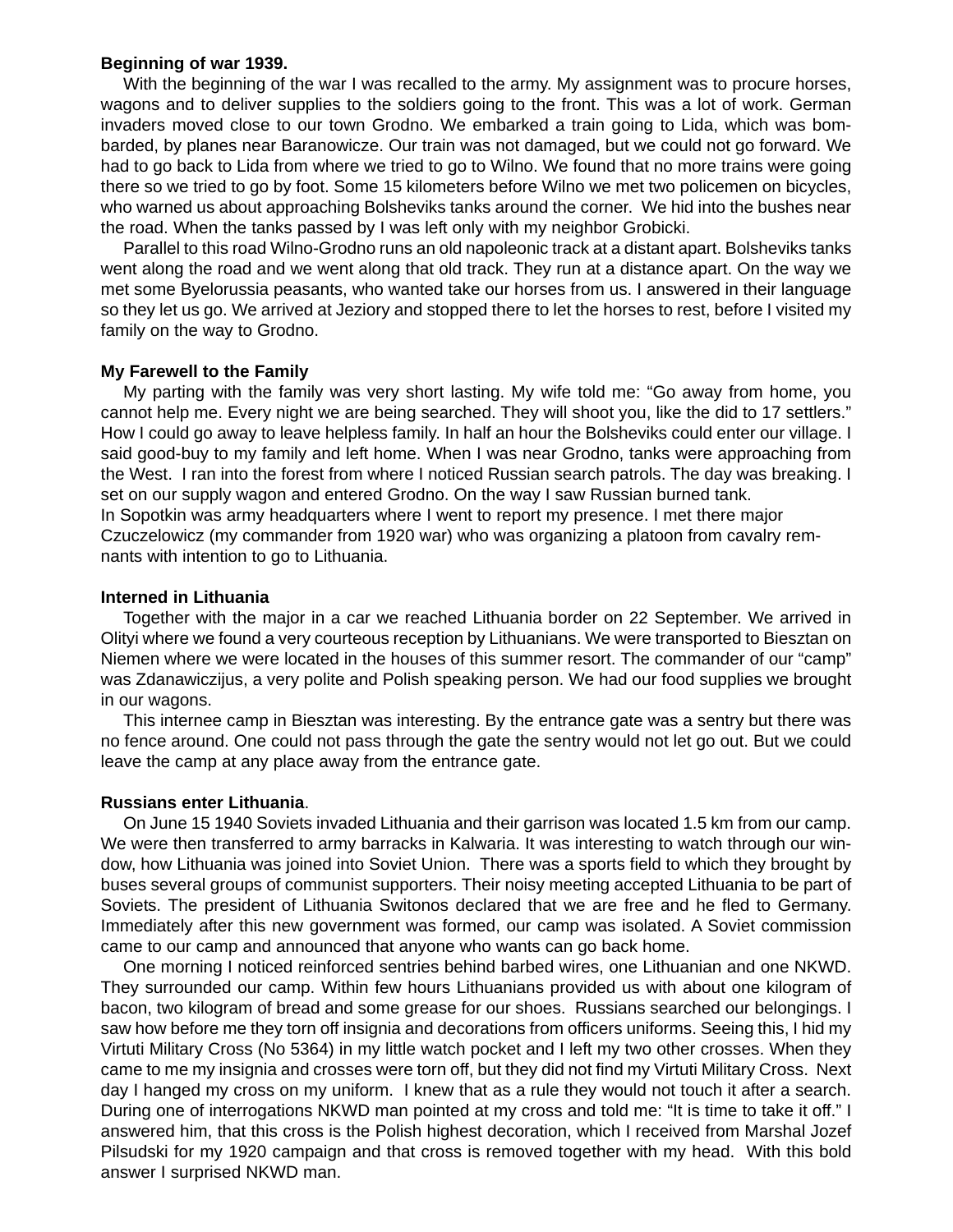#### Kozielsk

On 10<sup>th</sup> July 1940 we were transferred to freight cars and the train took us to Kozielsk. There were some 2500 officers in Kozielsk. They let us write letters. I wrote to my relative in the country, asking them to help my deported family. People, who wrote letters to relatives in German occupied part of Poland, received letters from unknown people asking: "if you are together there, why my husband or son do not write?". These prisoners who were here before us, and were murdered in Katyn, used the same return address. When they read these letters I thought that the same might happen to us. After sometime I received letter with 5 rubles from my wife.

I read Russian newspapers "Pravda" and "Izvestia" to my colleagues. One day a captain NKVD entered and grabbed the paper out of my hands. He saw that it was a Russian paper and asked me how do I read it. I explained to him that they do not understand Russian so I have to read this paper in Polish. I became so proficient that by looking at Russian paper I could read immediately in Polish. In these newspapers were interesting articles not on politics but on local issues.

NKVD men were carrying interrogation by calling prisoners one by one sometimes between one and two o'clock at night. NKVD sentry would come and call us by the first letter in alphabetical order. On third or forth night I was called and was lead behind barbwires to a room in nearby building. I was told to seat down.

NKVD officer told me that I received a letter from my wife and he showed me it from the distance. I extended my hand but he retracted the letter and he said let us talk. It was evident that they wanted me to inform them about colleagues in the barrack for monetary favors.

I answered the NKVD man that I know my family was deported for extermination but I will not, for any price spy on my colleagues. Next he asked me, would I consider joining red army. I knew the Russian language well and for this reason I could easily carry with him a conversation. At the end of discussion I asked him, would he accept such a proposal, being in my situation. He answered no. I told him that I am not worse than he is. NKVD man got up and started to approach me. I thought he was going to slap my face. But he extended his hand and said we like brave men. At that time I kept my hands behind me.

When Germans approached town Smolensk we were transported to Holubecki District, North of Moscow. The train stopped in an open field near the town of Wologda where we were told to disembark. Then I saw the barbwires of our camp Grazowiec our new living place. We got hot water and thin slice of dry bread for breakfast. It was the month of July and it was hot. Over there in North the days were hot and nights very cold. Our wooden barracks had three walls and an opening. Or beds were made of wooden boards and there was no mattresses or straw for me to lie down. Luckily I had my warm coat to lie on and to cover with. After a while they delivered some hay for us to feel warmer at night.

#### **Amnesty**

We did not know what was happening in the world at that time. We observed a procession of important persons one late morning. They assembled us in front of each building. They read a document informing us about the amnesty. The Russian guard placed their rifles aside at the time of reading. One of the more important persons told us that we are free that day. However he advised us not to leave the camp because soon we will be transferred South to our Polish army units.

Soon after, General Anders visited us. He was just released from Lubianka prison in Moscow. We found out that Polish army units were being formed in Buzuluk and Tockoye. We stayed in this camp for a while, but we were provided with food and blankets. One day we opened gates of the camp formed a marching column, and we went on foot to the nearest railway station some 5 or 6 kilometers away. It was raining hard when we past by NKVD guard, we sang the Polish national anthem when we left the camp. When we marched through a village, we noticed people to open their windows to greet us "with God, with God". At the station we got on the train for a long trip to Tock. In Buzuluk was Polish army headquarters and our division was stationed in Tock. There we were located in tents. The winter came which was extremely cold with temperature approaching –50C deg. We had to built stoves using bricks and stones. We had to go over a mile to a forest to fetch some wood for heating.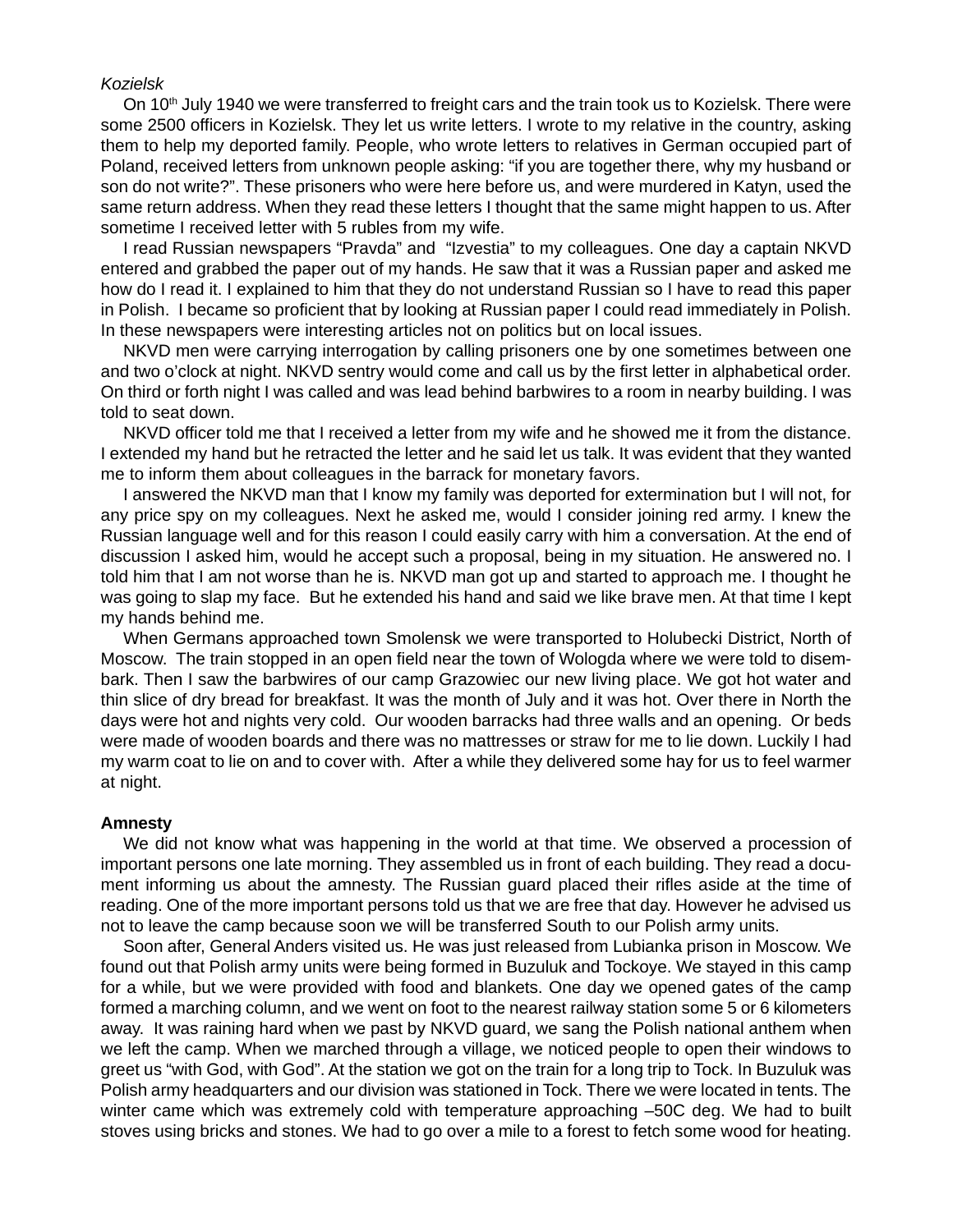# **Journey to bring my family.**

When I arrived in Tockoye I had 3000 rubles which I received in Grazowiec camp. At the nearest opportunity I mailed by telegram 2500 rubles to my wife. Later I received a letter from my family informing me about the problems they had over there.. My friend Tadeusz Gorski was the adjutant of the battalion commander. I met Gorski in Lithuania. He was from Warsaw, where he graduated from a commercial college. He was 10 years younger and this did not prevent us to become friends. Often I mentioned to him my concern about my family. Gorski got a permission from my commander for me to travel to bring my family. I felt somehow uneasy when he volunteered to go with me and he got the permission from his superior to assist me. I created a document in Russian that we are traveling to my family in order to bring them closer to my regiment in Tock. This document had a signature and regimental stamp. It proved to be very valuable and respected by Russian authorities and in many cases was used in place of railroad ticket. We went to Chkalov (present name Oremburg) station. I had with me a small case filled with 10 packages of cigarette tobacco. We did not have much food, because our army unit had to feed all our civilians refugees. I received an advance from our paymaster, so I had 800 rubles in my pocket. At the station there were several ticket cashers windows and we could not find the one for Svierdlovsk. While moving from one window to the other we were noticed by a NKVD man with a big German Sheppard dog. He asked us where we were going. When we told him that we liked to go to Sverdlovsk ordered us to follow him. We had no tickets but he informed us that military persons do not need railway tickets. At first we were uneasy to follow him and his dog but we had no choice. Later we found out that he was very helpful to us. He got us food at one of the stations.

At some point of our trip Russian cadets, got on this train. They just finished their military school and were on the way to their assigned units. They saw us in foreign uniforms and that was what started a conversation between us. I was fluent in Russian, so I had an interesting discussion with the cadets and other military persons.

In Sverdlovsk, at the border of Europe and Siberia, we had to change the train. We had to go to Molotov (present name Perm). While getting off the train some youngsters shouted at us: "fascists with armlets". We were saved by a lady who called us in loud Polish "ours, ours". We were hungry and this lady helped us to find a restaurant. She showed us to an elegant restaurant where the guests were well dressed. Two militia men checked our documents. Later we found that that well dressed group of people was evacuated Leningrad opera. After the dinner we found with difficulty a truck which took us to Dobranka, the small town, near place where my family was situated.

# **Family reunion in Dobranka**

We arrived in Dobranka around 10 late evening. We decided to report our arrival to NKVD. Soon a person in charge of that office met us. He arranged the transport of my family to Dobranka in a friendly manner. Instead of us going three days by a horse driven cart (no cars were available), commander phoned pasiolek (living area for forest workers) Mikulinska Base, requesting transport for my family to get to Dobranka. To that place was 120 kilometers (80 miles). On the third day I was prepared to welcome my wife with my four daughters. I purchased some food, butter, 5 loafs of bread. There was no meat available but I got caviar. I knew that they will be hungry but I did not expect them to have meat of the goat they slaughter for the road. They were provided with horse driven sleds and that created some problems because of rain. My family was very happy to be healthy and reunited after two years exile.

I found out that my wife never received 2500 rubles, which I sent from Tock. With the receipt for that money I went to NKWD. The militia officer called the post office requesting them to pay my wife that money. We purchased food and my reunited family set out to travel to Tock.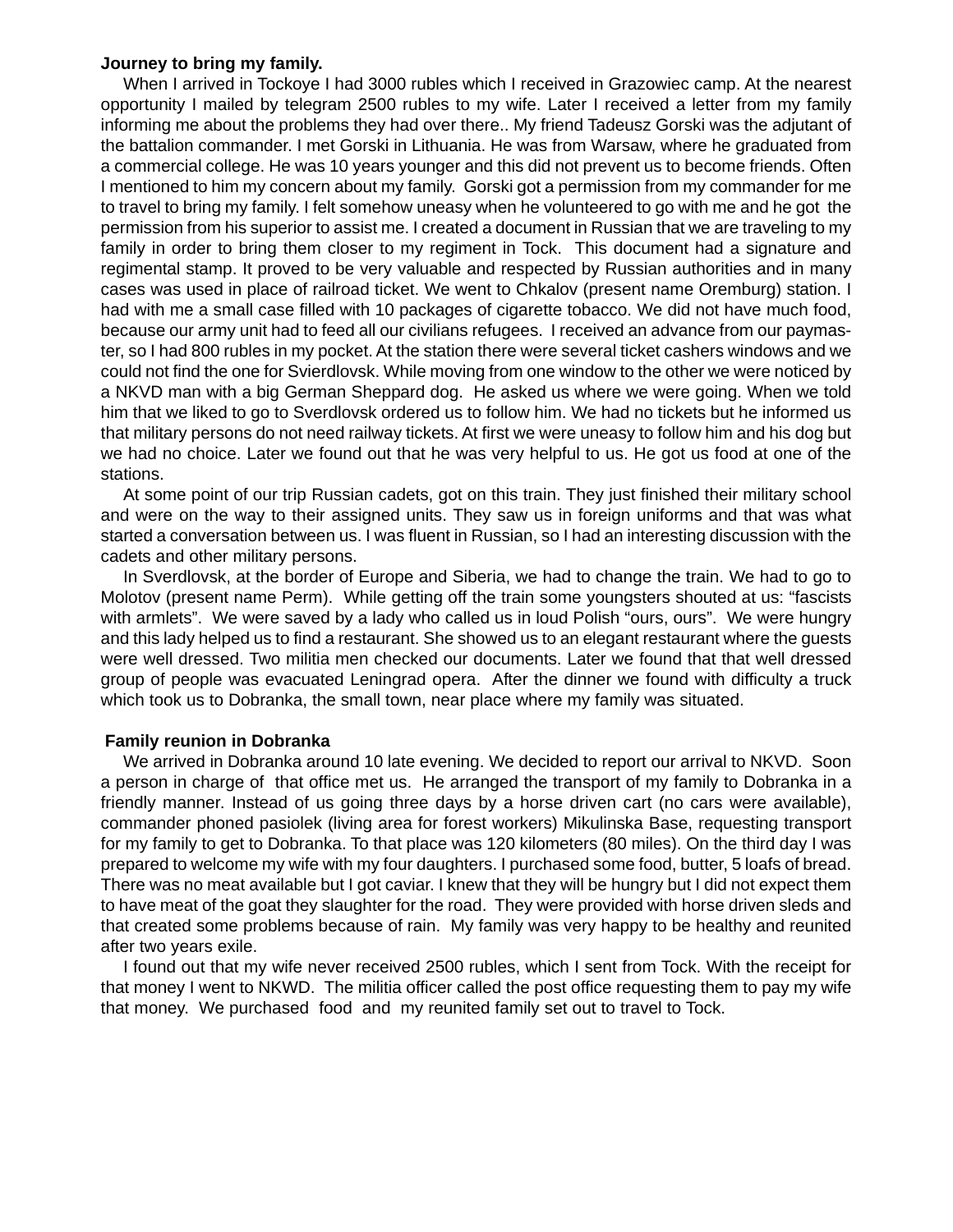#### **My return way from Ural to Tockoye**

In Dobryanka was a port on river Kama. I purchased tickets for a boat which got us to a port on river Volga. There we found out that all steam boats which were going down the river were overcrowded; they did not take any passengers. We decided to take a boat up the river to a port Kazani, where it was easier to take a boat going down the river Volga. It was autumn 1941 and further North they had some snow. In Kazani we got tickets for the boat "Kolchoznik" to go South on river Volga to Kujbyszev (present Samara). In Kujbyszev was Polish embassy where I found more about our situation and where should I take my family. I had a chance to talk to general Szyszko-Bogusz who advised me to go to Tockoye. When we got there I found that my family could not stay in Tockoye. I had to stay there and report to my army unit but my family had to travel on the train South-East to Kazakhstan to be further away from approaching battle front.

# **My trip to Kazakhstan**

When my Polish army units were soon to be moved to Persia I went to Kazakhstan to bring my family closer to Tockoye. They lived temporally near Tashkent. This was quite difficult trip. First I went by regular train and then by a narrow gauge railway and finally by horses to a place called Pierwowacki Posiolek. My family lived in a clay hut, in the center of which was hearth and stove where a dried step grass was burned. There was no wood in this area; step grass with soiled roots and dried donkey manure were the only burning material.

Every day I was requesting a transportation to nearest narrow gauge Sergo station at the management of this locality. Finally we got two pairs of cows with two wheels carts with which we got to the station. Uzbek people helped us in this move.

We spend one week in the city of Turkestan at the station waiting for the train. I went to town and I could not buy any food. All I could get was vodka. By incident I found that there was a Polish consulate in this town and they provided me with some bread. All that time we waited at open platform at the station. The nights were very cold and we covered ourselves with everything we had. We could get hot water at the station and this kept us warm. We could see passing trains full of Russian men going to the army.

One day a transport of Polish Army  $5<sup>th</sup>$  division arrived at the station. The transport commander agreed to take us to Tockoye. The soldiers helped us to move our luggage to the train and finally we left Turkestan.

# **In Tockoye**

We found out that civilians and families could not get off at Tockoye and they had to go further to a camp provided for them. I had asked the soldiers to help my family with the luggage to get off the train at Tockoye. I jumped off the train and walked away to show myself after the train departed. The Polish military police came soon informing my family that they were not allowed to leave the train there. But they were out off the train which started to move. I went to the station office where was a Polish officer and he informed me about the situation in Tockoye. Now I had to locate my family nearby. I situated them in a small storage hut, which I rented from an Uzbek man. The weather in Tockoye was warm.

The next day I went to see my superior officer colonel Dekowski, who was opposed to officers bringing their families. I reported my arrival to him. Later he influenced my transfer from the regiment.

At the Tockoye station was the kitchen which was distributing food to civilian Polish population; lunches and dinners. Polish consulate was engaged in this service but food supplies from the army. We were getting smaller portions in order to feed women and children who got out of forced labor camps..

At the beginning the relations with Russians were good but later they changed when an armored brigade was located nearby. Our  $5<sup>th</sup>$  division had artillery, horses, was armed and ready to go.